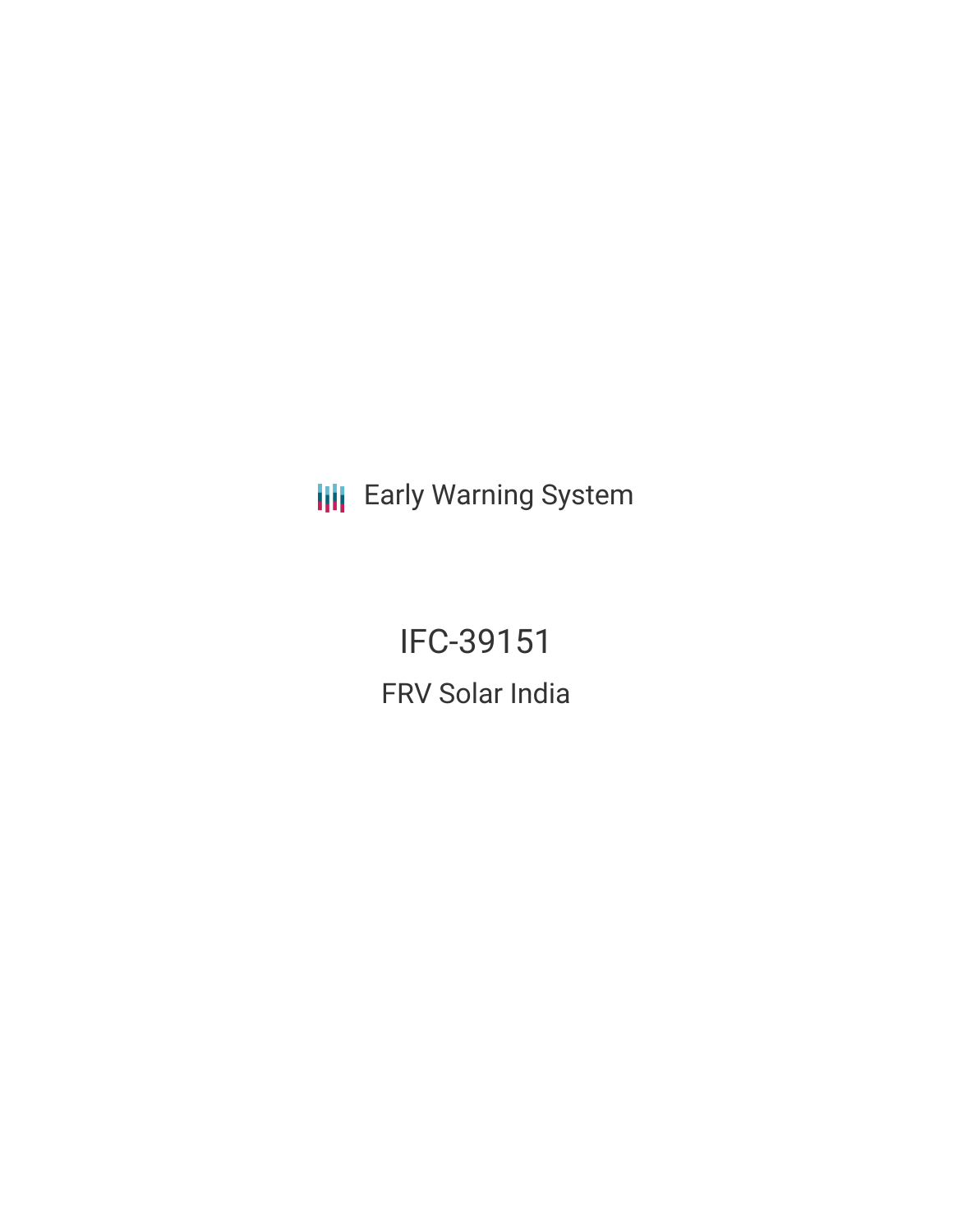# **Quick Facts**

冊

| <b>Countries</b>               | India                                                |
|--------------------------------|------------------------------------------------------|
| <b>Financial Institutions</b>  | International Finance Corporation (IFC)              |
| <b>Status</b>                  | Active                                               |
| <b>Bank Risk Rating</b>        | B                                                    |
| <b>Voting Date</b>             | 2017-06-13                                           |
| <b>Borrower</b>                | Fotowatio Renewable Ventures (INDIA) Preivat Limited |
| <b>Sectors</b>                 | Construction                                         |
| <b>Investment Type(s)</b>      | Loan                                                 |
| <b>Investment Amount (USD)</b> | $$35.67$ million                                     |
| <b>Project Cost (USD)</b>      | \$119.00 million                                     |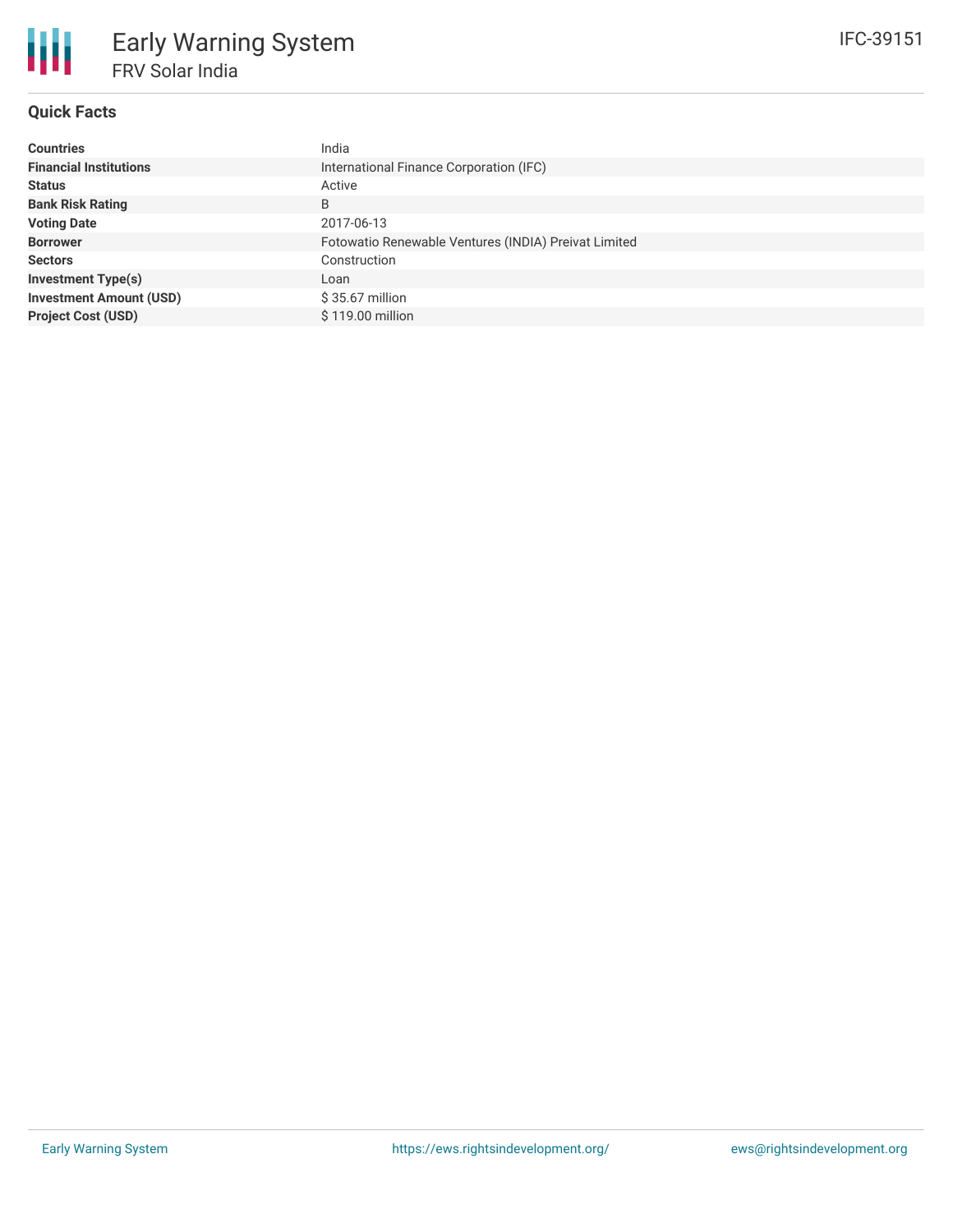## **Project Description**

FRV Solar Holdings XI BV (FRV or 'the Company') has been granted, through international competitive bidding, 2 x 50MW solar power projects in the State of Andhra Pradesh in India. The contracts were awarded by Solar Energy Corporation of India Limited (SECI), a Government of India controlled parastatal. SECI has proposed development of 1500 MW solar projects inside Ananthapuramu Ultra Mega Solar Park (solar park) being developed by Andhra Pradesh Solar Power Corporation Private Limited (APSPCL). APSPCL is a joint venture company between Andhra Pradesh Power Generation Corporation Limited (APGENCO), New & Renewable Energy Development Corporation of Andhra Pradesh Ltd (NREDCAP) and Solar Energy Corporation of India (SECI) and is the solar park owner.

FRV has been awarded two 50MW (2 x 50MW) solar project contracts inside the solar park, with a 6 month construction phase and a commissioning deadline of October 2017 or any such extended date as granted by SECI. The project cost is estimated to be around US\$ 116 million and IFC is proposing to subscribe to Non-Convertible Debentures of around US\$29 million and mobilization of around US\$58 million ("the Investment") for the development, financing, construction, operation and maintenance of 2 solar photovoltaic plants of 50 MWac each.

FRV has established two wholly owned special purpose vehicles (SPVs) incorporated in India for managing the projects. These SPVs entered into 25 year Power Purchase Agreements (PPAs) with SECI in October, 2016. During the project execution, the SPVs will enter into a fixed-price, turnkey EPC contract with third parties to execute the construction of the project as well as undertake Operations & Maintenance (O&M) for the initial 2 years. Thereafter, O&M is proposed to be done by FRV by way of a long term contract with the SPVs. The company proposes to use polycrystalline modules and fixed seasonal tilt technology in the project.

The 1500 MW capacity Anathapuramu ultra mega solar park (UMSP) will involve six solar developers and is proposed across two neighboring mandals (counties), namely NP Kunta and Galiveedu mandals. Land parcels acquired for the solar park in these mandals are located at three different villages, namely NP Kunta (NP Kunta mandal) and Veligallu and Tumukunta (both in Galiveedu mandal) in a non-contiguous manner. APSPCL has allotted land to the project company in lands belonging to Veligallu and Tumukunta Villages in Galiveedu Mandal, District Cuddapah, Andhra Pradesh. The two plots (Plot P2 in Tumukunta village and Plot P8 in Veligallu village) allotted to SPVs are approximately 250 acres (around 100 ha) each.

APSPCL will enter into a land lease agreement with company SPVs for using the two allocated plots and is responsible for providing encumbrance free land, evacuation infrastructure and other common facilities consisting of the following:

The entire solar park site lies on the western catchment area of Papagni River which is a prominent right bank tributary of the major Penna River. Papagni River, a monsoon river that remains dry during the non-monsoon months, flows about 2.5 km east of the FRV plot P2. Veligallu reservoir, constructed across Papagni River around 1 km south east of FRV Plot P8, is the only perennial surface water body catering to the irrigation and drinking water needs of the region.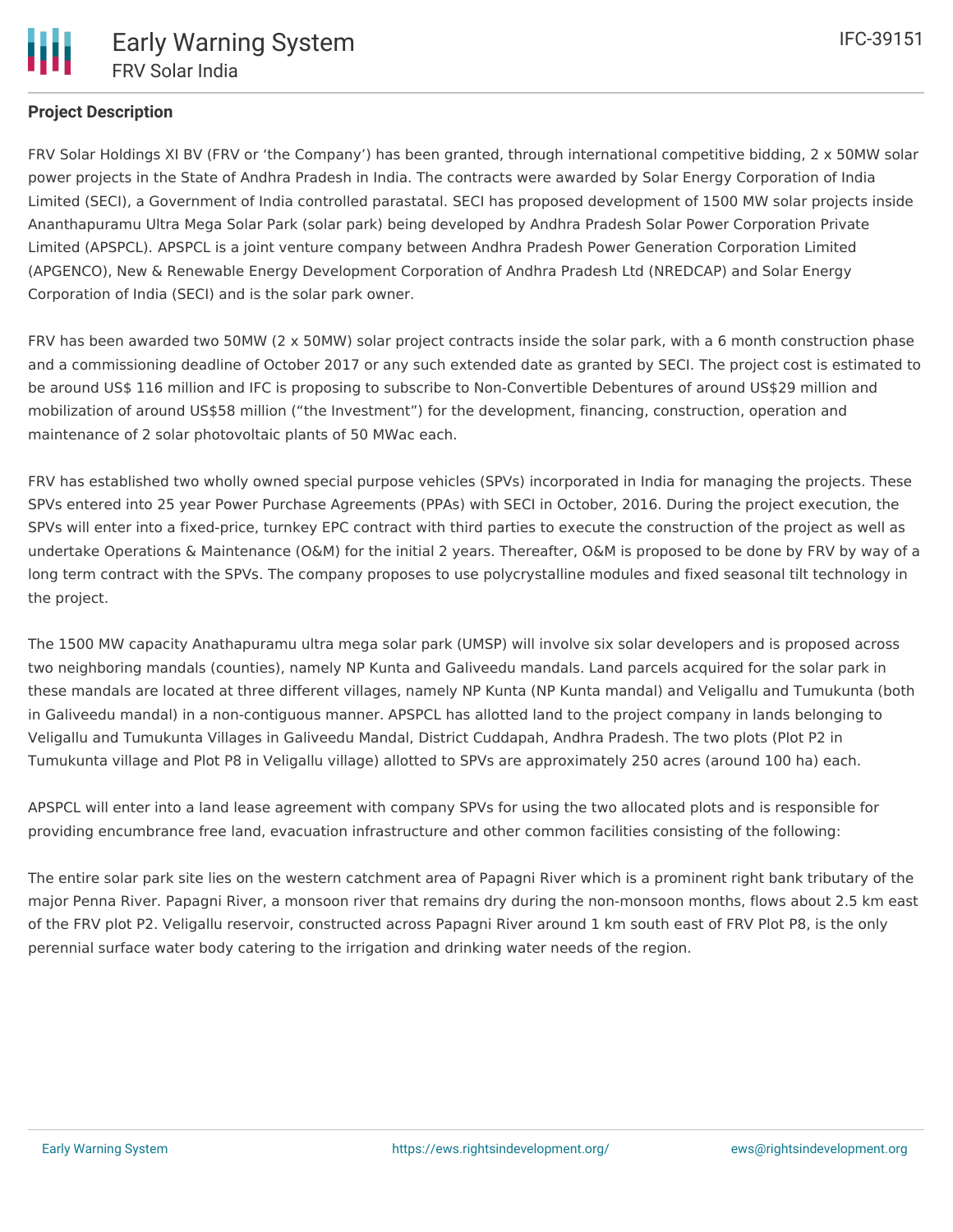### **Investment Description**

• International Finance Corporation (IFC)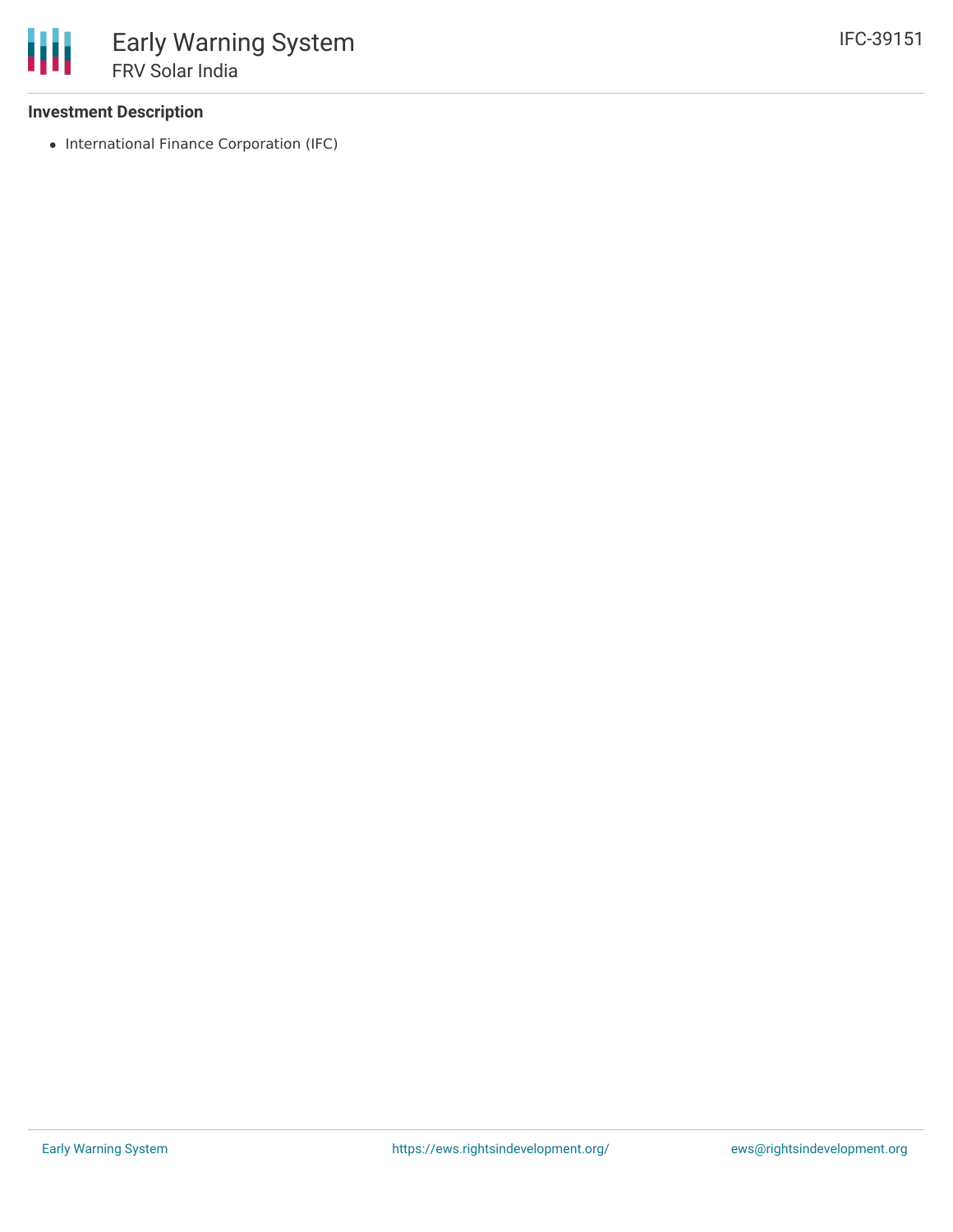

#### **Contact Information**

ACCOUNTABILITY MECHANISM OF IFC

The Compliance Advisor Ombudsman (CAO) is the independent complaint mechanism and fact-finding body for people who believe they are likely to be, or have been, adversely affected by an IFC or MIGA- financed project. If you submit a complaint to the CAO, they may assist you in resolving a dispute with the company and/or investigate to assess whether the IFC is following its own policies and procedures for preventing harm to people or the environment. If you want to submit a complaint electronically, you can email the CAO at CAO@worldbankgroup.org. You can learn more about the CAO and how to file a complaint at http://www.cao-ombudsman.org/